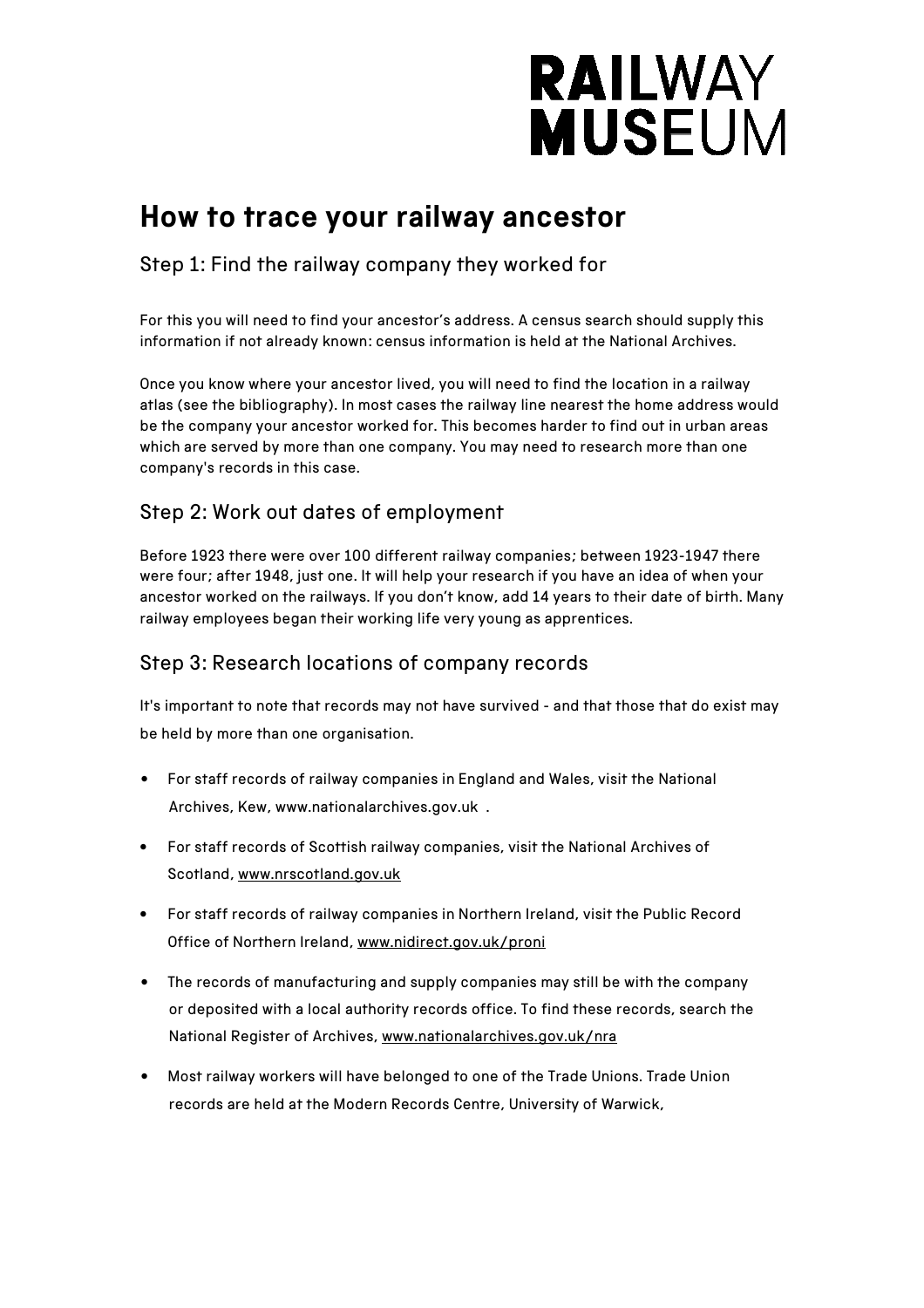## **RAILWAY MUSEUM**

There have been several books written to help you research your railway ancestors: see the bibliography.

#### Step 4: Background research

A visit to the National Railway Museum can help bring your ancestor's story to life. In Search Engine, our library and archive centre, you can read up on the history of the railway company your ancestor worked for; listen to oral history recordings from people doing similar jobs; see photos of the location where they worked; and hold tools similar to those they handled.

You might also find these items from the collection useful:

- Staff magazines for those companies that produced them of the major railway companies of the 20th century. These magazines feature staff promotions, retirements, awards and often have employee photos. They also provide an insight into what life was like working on the railways.
- If your ancestor served in the armed forces in the First or Second World Wars and was unlucky enough not to survive, we have copies of many of the Rolls of Honour.
- If your ancestor was involved in a railway accident, we have the official Accident Reports that you can consult. Not all accidents were recorded or given their own report, but for the serious accidents involving loss of civilian life, individuals are often mentioned.
- Our Railway Work, Life & Death project, a collaboration with the University of Portsmouth, features details of railway worker accidents that were investigated by the state between 1911 and 1915. www.railwayaccidents.port.ac.uk/
- We have examples of certificates and books presented to staff when they won an award or retired. Maybe your ancestor's achievements are in our collection.

Whatever role your ancestor worked in the railways, you will find something in our Collections to link with your past.